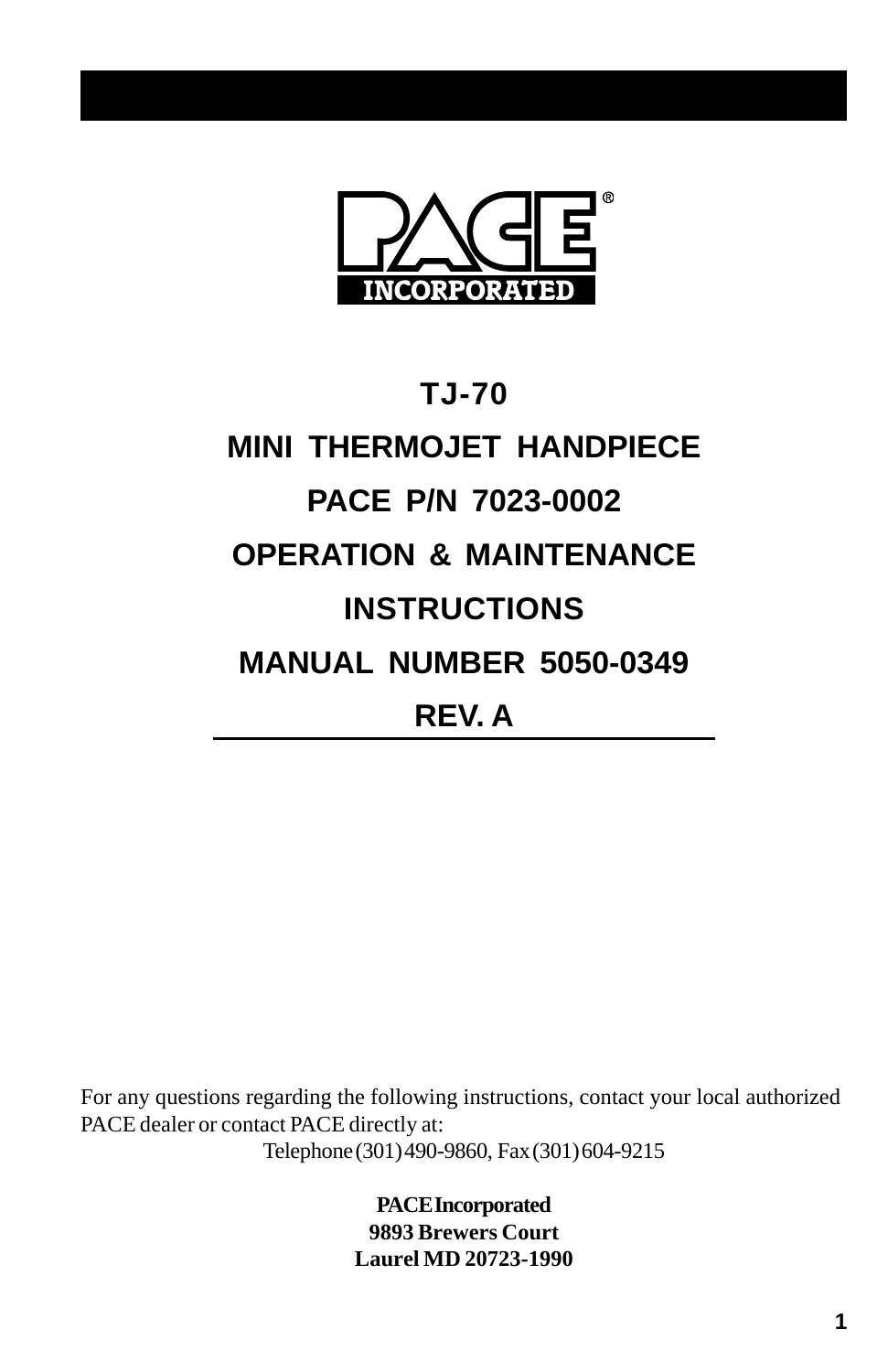PACE Incorporated retains the right to make changes to specifications contained herein at any time, without notice.

Contact your local authorized PACE Distributor or PACE Incorporated to obtain the latest specifications.

The following are registered trademarks and/or servicemarks of PACE Incorporated, Laurel Maryland U.S.A. and may only be used to identify genuine PACE products or services:

AdapTip, Arm-Evac, Cir-Kit, ComForm I, ConducTweez, CRAFT, Dual Path, Flo-D-Sodr, FuseSet, HandiPik, HotSpot, LapFlo, MBT, Micro Portable, MicroChine, MiniChine, Pacenter, PACE, Ped-A-Vac, PETS, PIK-VAC, PRC, PRINT, Pro-Evac, ResisTweez, SensaTemp, SMR, SNAP-VAC, Sodr-X-Tractor, SR-3, SR-4, ST, StripTweez, SwaPlater, ThermoBand, ThermoJet, ThermoPart, ThermoPik, ThermoTweez, Thermo-Drive, Tip-Evac, VisiFilter.

The following are trademarks and/or servicemarks of PACE Incorporated, Laurel Maryland U.S.A. and may only be used to identify genuine PACE products or services:

EKO, Redi-Rak, Mini-Wave, Sodr-Pen.



PACE Incorporated has provided training on all of its products since 1958 as well as advanced technology training in all aspects of hand soldering, rework and repair.

Additional copies of this manual or other PACE literature may be obtained from:

PACE Incorporated (301) 490 - 9860 Sales Administration (301) 4983252 Fax 9893 Brewers Court Laurel MD 20723-1990

©1993 PACE Incorporated, Laurel MD. All rights reserved. Printed in the U.S.A.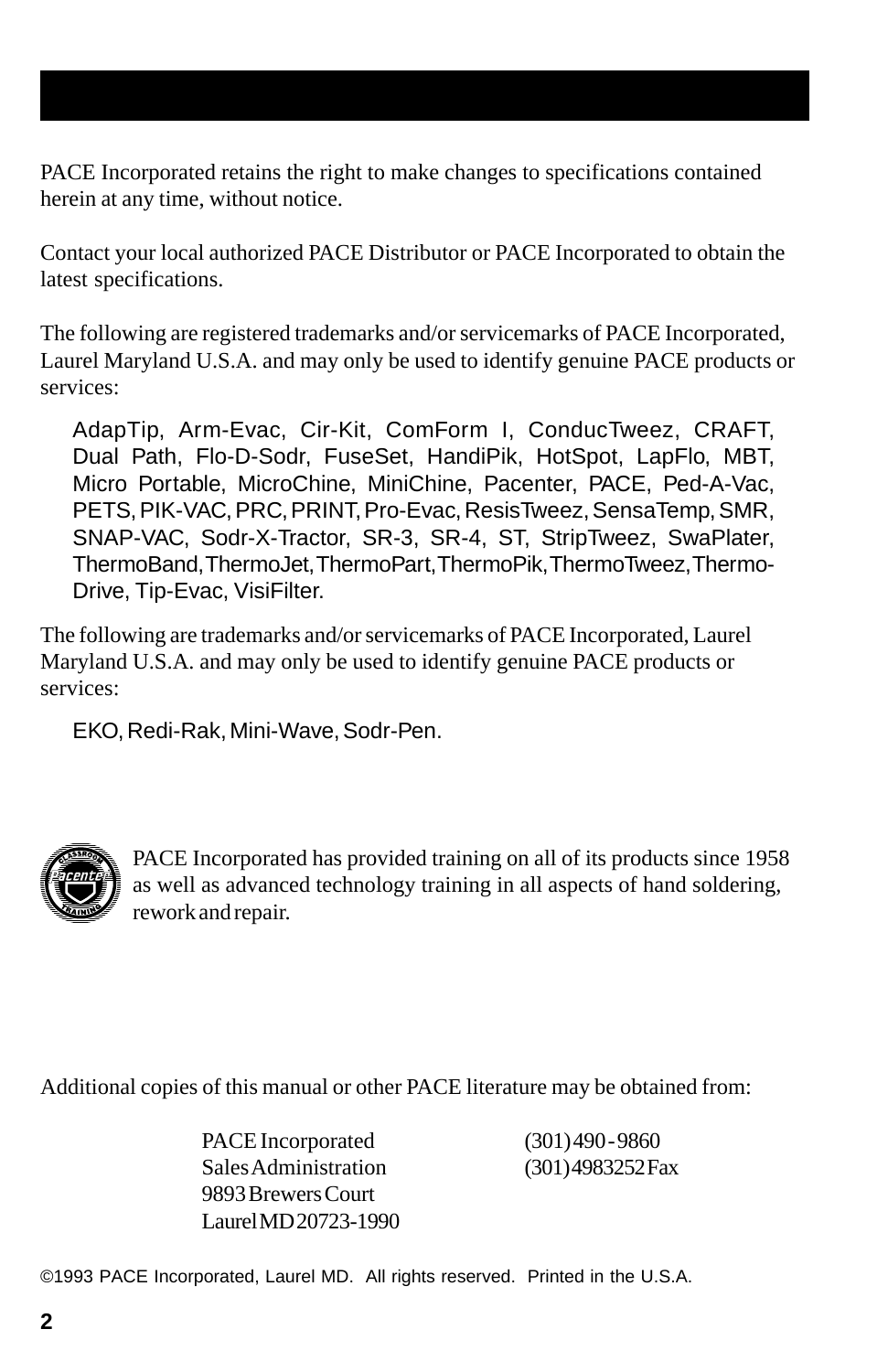This manual details the basic operational guidelines for using the TJ-70 Mini ThermoJet handpiece. A detailed Operation & Maintenance Manual For Accessories (P/N 5050- 0350) is available from PACE.

# *CAPABILITIES*

The TJ-70 Mini ThermoJet Handpiece provides safe, continuous flow of precision focused hot air for component installation and SMT land preparation. It is primarily an installation tool and can be used for hot air installation of most surface mount components. Its slim-line, pencil grip design and finger actuated control switch facilitates ease of use and manipulation in tight places. The TJ-70 is a member of the PACE SensaTemp family of advanced handpieces.

### **CAUTION**

Always return heated handpieces to the appropriate Hot Cubby when not in actual use. Failure to do so may cause burns to the operator, equipment or work surfaces, and may be a potential ignition source if combustible materials are nearby. Always use this handpiece in a well ventilated area to avoid inhalation of fumes created by solder flux gases.

### *HANDPIECE SETUP*

Connect the handpiece power cable plug to one of the handpiece power receptacles on your PACE power source. PACE recommends that air handpieces utilize the power receptacles closest to the **SNAP-VAC** and Controllable **PRESSURE** Ports to minimize cord tangles. Connect an Air Hose to the TJ-70 using the method listed below. Determine the proper tip to install and install the tip in the method listed under "Tip Installation".

#### **NOTE**

If using your TJ-70 Mini ThermoJet Handpiece for the first time or if you have just replaced the heater, we recommend that you follow the "TJ-70 Heater Burn-in" procedure (Red tag on handpiece) to increase the life expectancy of the heater and to minimize any smoke and fumes generated by the heater on its initial power-up.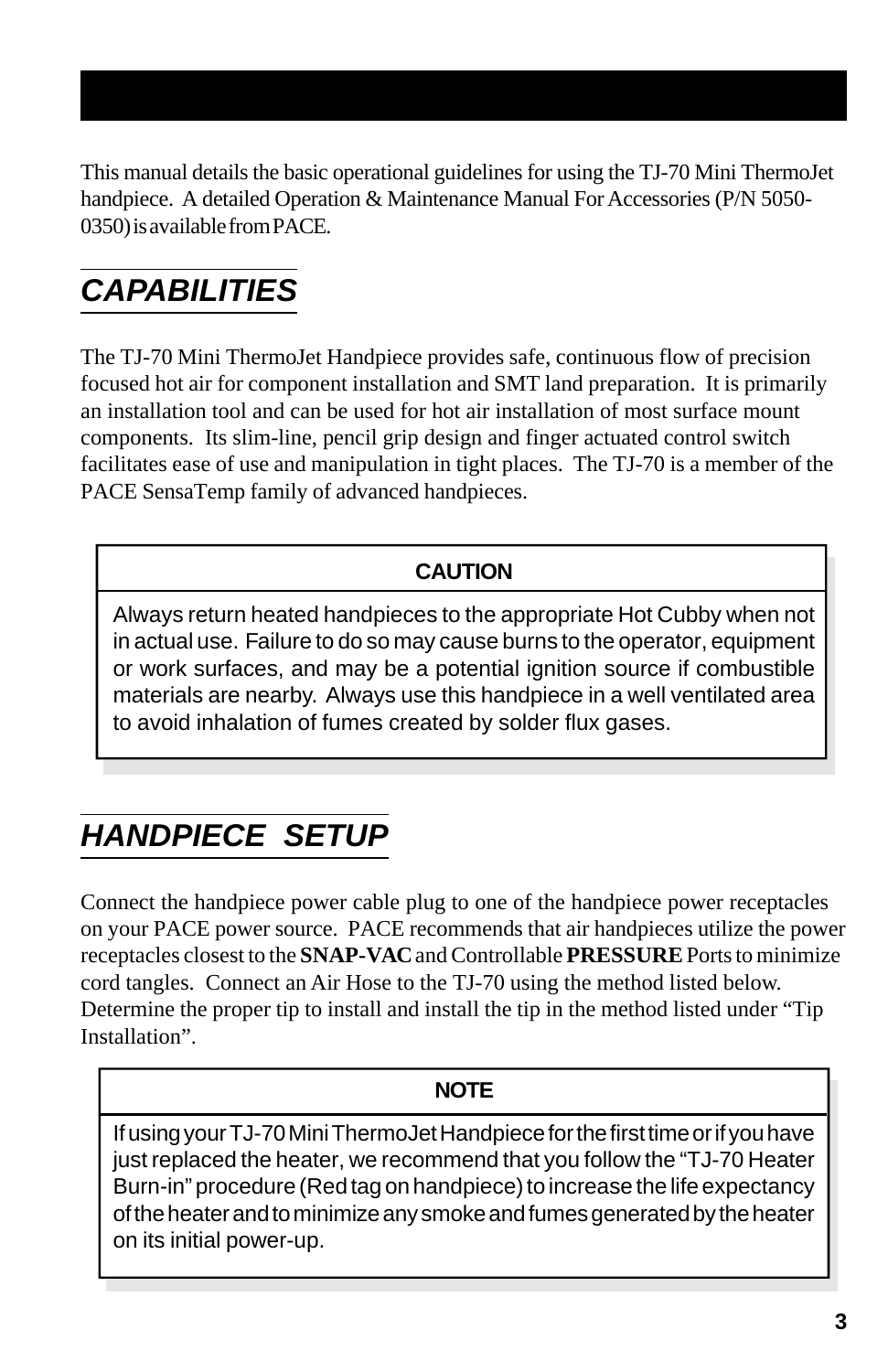### **AIR HOSE CONNECTION**

The Traditional Method of attaching the Air Hose from the power source is best suited for use with the TJ-70.

### **NOTE**

Ensure that no Air Hose is connected to the **SNAP-VAC** Port when using the TJ-70 handpiece. The TJ-70 Air Hose must be connected to the Controllable **PRESSURE** Port. Attachment to both ports simultaneously will cause a deterioration of performance.

#### **TRADITIONAL CONNECTION**

- 1. Connect the 137cm (54 inch) length of Air Hose to the metal tube in the back of the handpiece.
- 2. Insert the ridged end of a male quick connect hose mount fitting (P/N 1259-0087) into the free end of the 137cm (54 inch) length of Air Hose.



- 3. Secure the Air Hose to the cable assembly with cable clips (P/N 1321-0085-01).
- 4. Attach the remaining end of the 137cm (54 inch) length of Air Hose (with attached male fitting) to the power source Controllable **PRESSURE** Port.
- 5. To avoid confusion among handpieces, PACE recommends the use of colored markers (P/N 6993-0136 Cable Marker Kit) to identify the Air Hose connected to the handpiece. Attach any two like colored markers, one to each end of the Mini ThermoJet Air Hose. Any Air Hose attached to another handpiece should contain markers of another color.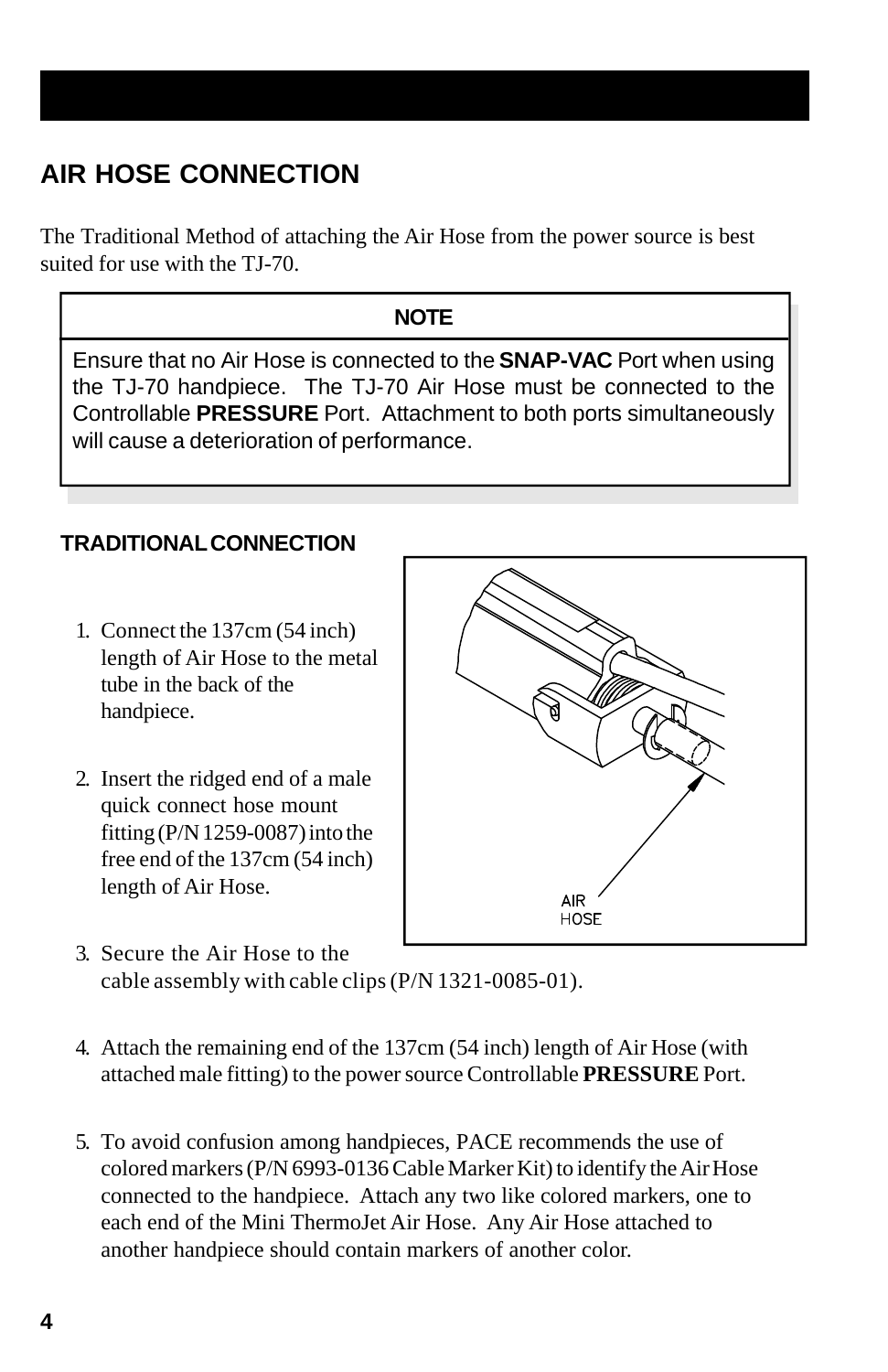# *TIP INSTALLATION*

Tip selection is very important. Referring to the list of Available Tips (Table III), select the appropriate tip for your application.

The following instructions are for tip installation only. If a tip is currently installed in the handpiece, follow the "Tip Removal" procedure prior to the installation of a new tip.

- 1. Select the proper tip for your application. Refer to Table III.
- 2. Holding the handpiece in a horizontal position, the selected tip should be fully inserted until the tip seats itself against the heating element.



#### **NOTE**

Holding the handpiece tip down may cause the tip to fall out before the set screw has been tightened.

- 3. Orient the tip with the finger switch on the handpiece as desired for optimum use.
- 4. Using the tip tool or small screwdriver, tighten heater set screw to secure. Do not over tighten.
- 5. Apply power to the handpiece and set the operating temperature to 482°C (900°F). After a short period (1-2 minutes) recheck the tip set screw to ensure that it remains snug. On very light boards, you may need to lower the temperature to protect the board from damage.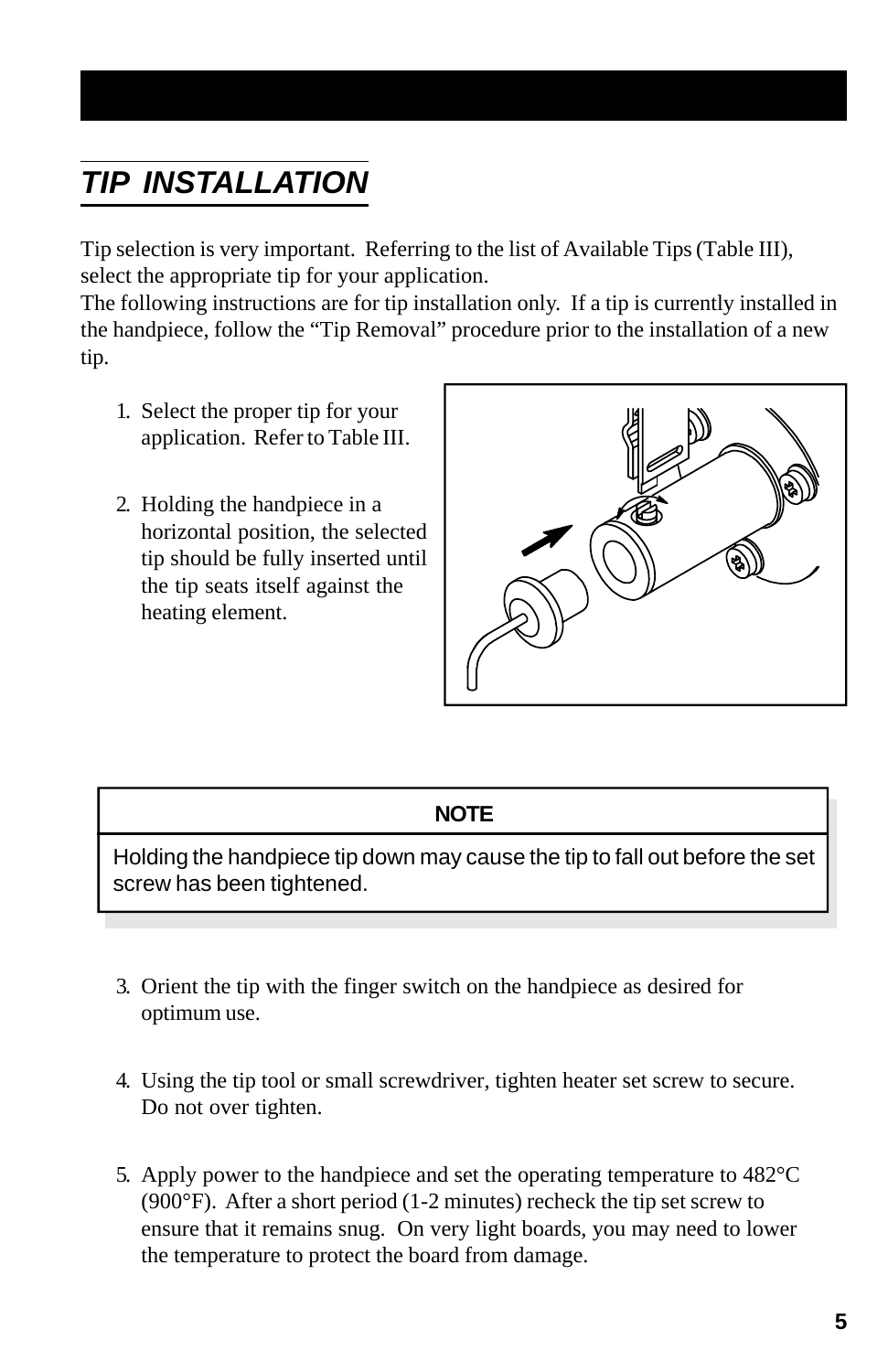# *TIP PREPARATION*

TJ-70 tips are not tinnable and require little maintenance. Keep tips clean and free of any foreign particles. Insure that all tip air jets are kept clean to prevent air flow obstruction.

### *TIP REMOVAL*

#### **NOTE**

To avoid tip damage, the Mini ThermoJet handpiece heater must be at a temperature of at least 177°C (350°F) before attempting to remove an installed tip. After removal, always place the hot tip in a tip holder or on a metal surface to prevent burns or scorches. Hold the handpiece with the heater body pointing up to prevent injury to personnel when cleaning a hot handpiece. Dispose of any loose debris properly. The debris is hot.

- 1. Loosen the heater assembly set screw.
- 2. Remove the tip using a tip tool or needle nose pliers.
- 3. Clean the heater bore to remove any foreign particles (i.e., flux) using the 3/16 inch diameter wire brush. Do not push the brush more than 0.64cm (1/4 inch) into the heater bore to avoid damage to the metal cylinder installed at the rear of the heater bore.
- 4. Replace the TJ-70 handpiece in the Hot Cubby.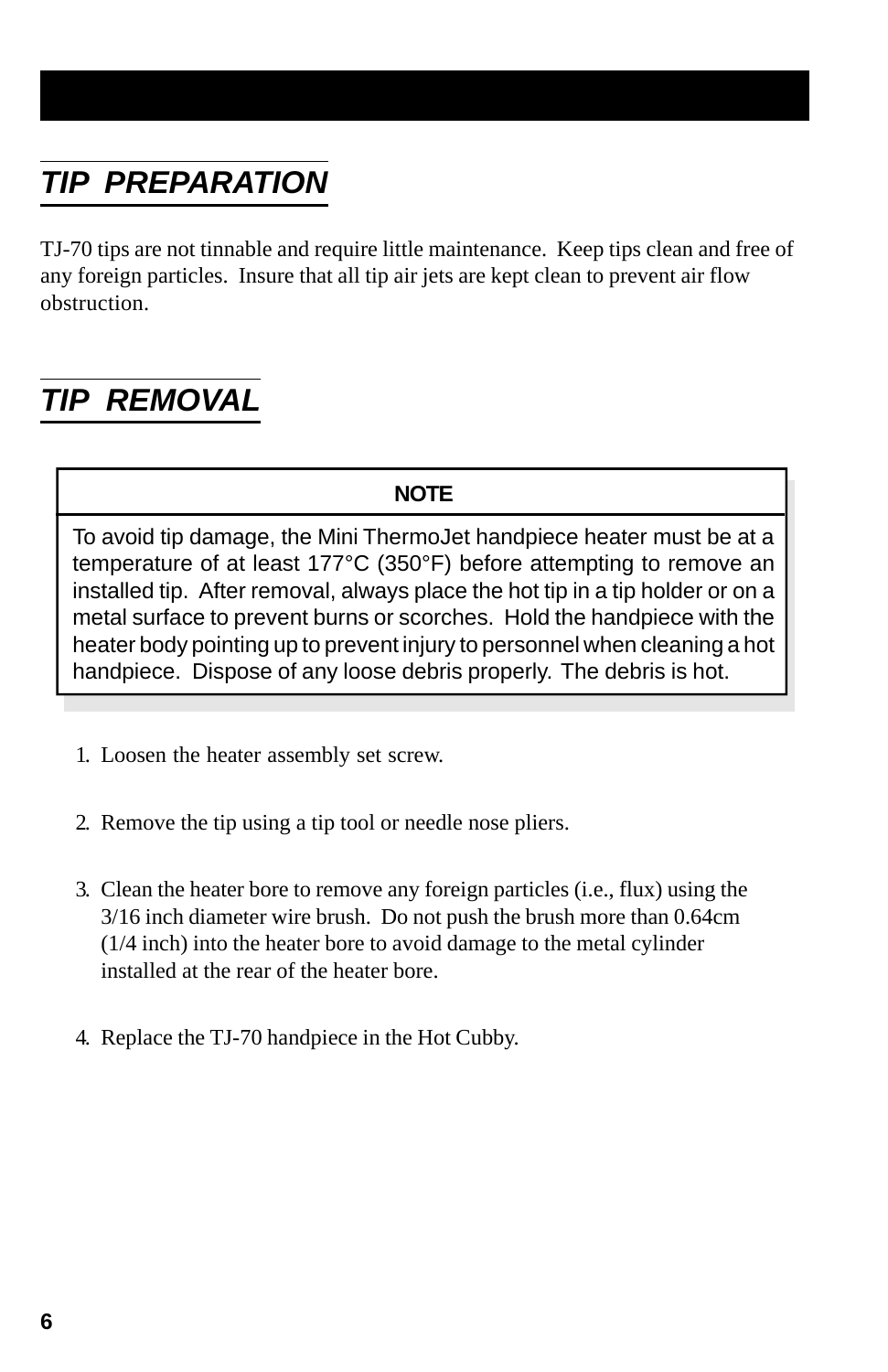### **TEMPERATURE SETTING**

Set the operating tip temperature of the channel powering the TJ-70 handpiece to 482°C (900°F). On very light boards, you may need to lower the temperature to protect the board from damage.

On MBT 250 and PRC 2000 systems, set the tip temperature offset to  $3^{\circ}C(6^{\circ}F)$ (default setting).

### **CONTROLLABLE PRESSURE PORT ADJUSTMENT**

Air flow is actuated by depressing the finger switch on the handpiece or the optional foot pedal switch. The rate of air flow can be controlled by the Controllable **PRESSURE** Port on the front panel of the power source. Select and install a tip (see Tip Installation). Experiment using the procedure following to determine an appropriate level of air flow for your application.

1. Place a tissue paper (or like material) on the surface of your work bench.

#### **NOTE**

Insure that no flammable materials are positioned beneath the tissue. A Controllable **PRESSURE** Port setting of **MIN** to**3** is the best for general use. A setting of **MIN** to **1** are recommended when installing very small components such as chip capacitors.

- 2. With the Controllable**PRESSURE** Port set at minimum (**MIN**), press the finger switch on the handpiece and direct the hot air at the tissue from a distance of about 0.64cm (1/4 inch).
- 3. While continuing to depress the finger switch, slowly draw a series of burn lines on the tissue paper while increasing the Controllable **PRESSURE** Port setting slowly with the free hand.
- 4. Continue to experiment drawing the burn lines. Vary the the speed of handpiece movement, distance of the tip from the tissue and the Controllable **PRESSURE** Port setting until you become comfortable with handpiece use.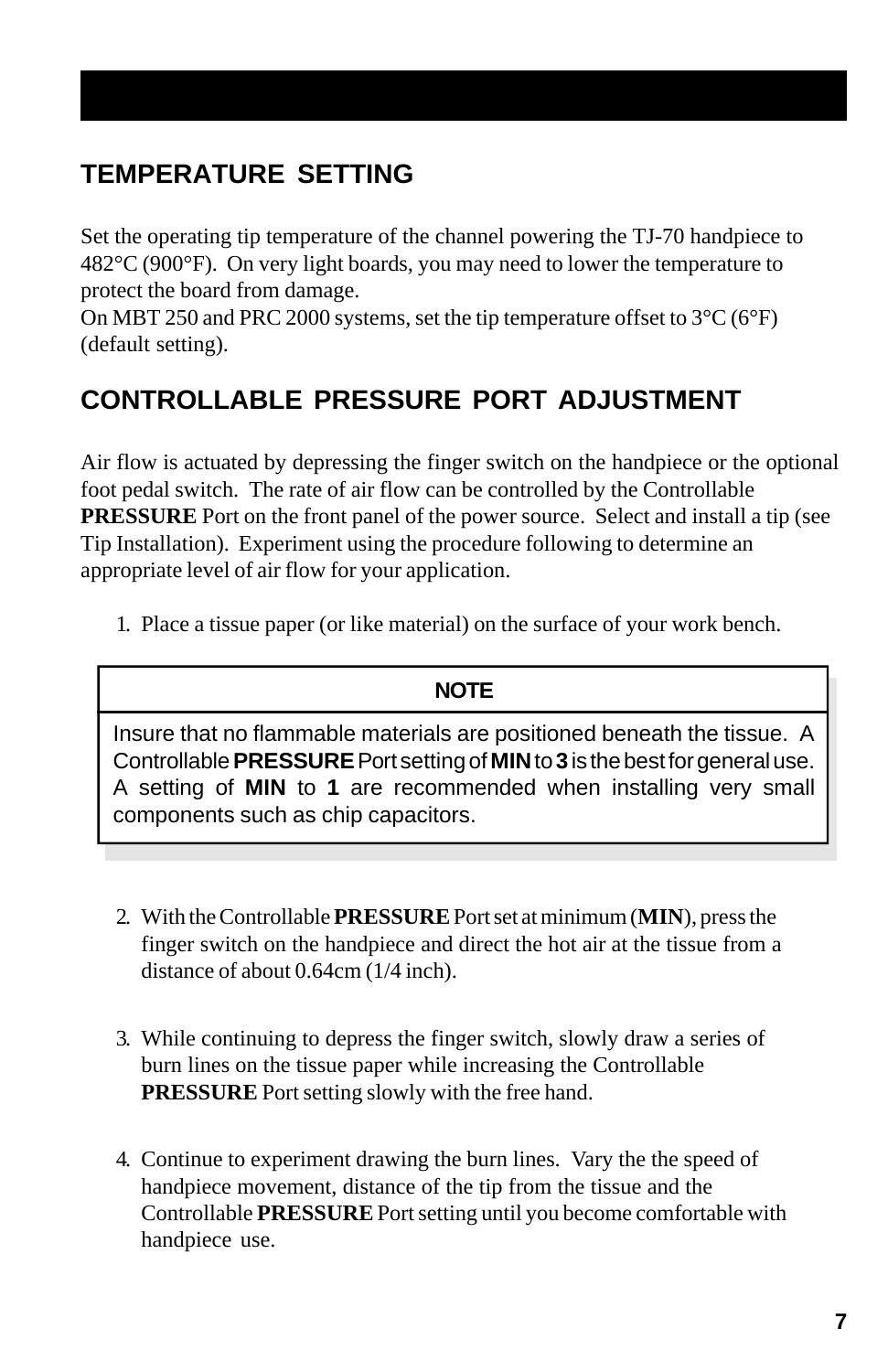# *COMPONENT INSTALLATION*

Perform the following procedure to install the component.

#### **NOTE**

To prevent damage to the component during placement, PACE recommends handling the component with a vacuum pick device such as the PACE Pik-Vac or HandiPik. Always place the hot tip in a tip holder or on a metal surface to prevent burns or scorches.

- 1. Carefully clean the replacement component leads (or terminations) and substrate land pattern area using an approved solvent. Insure that no leads or terminations become deformed during the process.
- 2. Apply solder paste to the lands.
- 3. Properly orient the replacement component with respect to the land pattern; centering the component leads (or terminations) with their corresponding lands.
- 4. Gently place the component onto the land pattern taking care to maintain proper lead to land alignment.
- 5. Apply a very small downward pressure to the component body; forcing the leads (or terminations) gently into the solder paste.

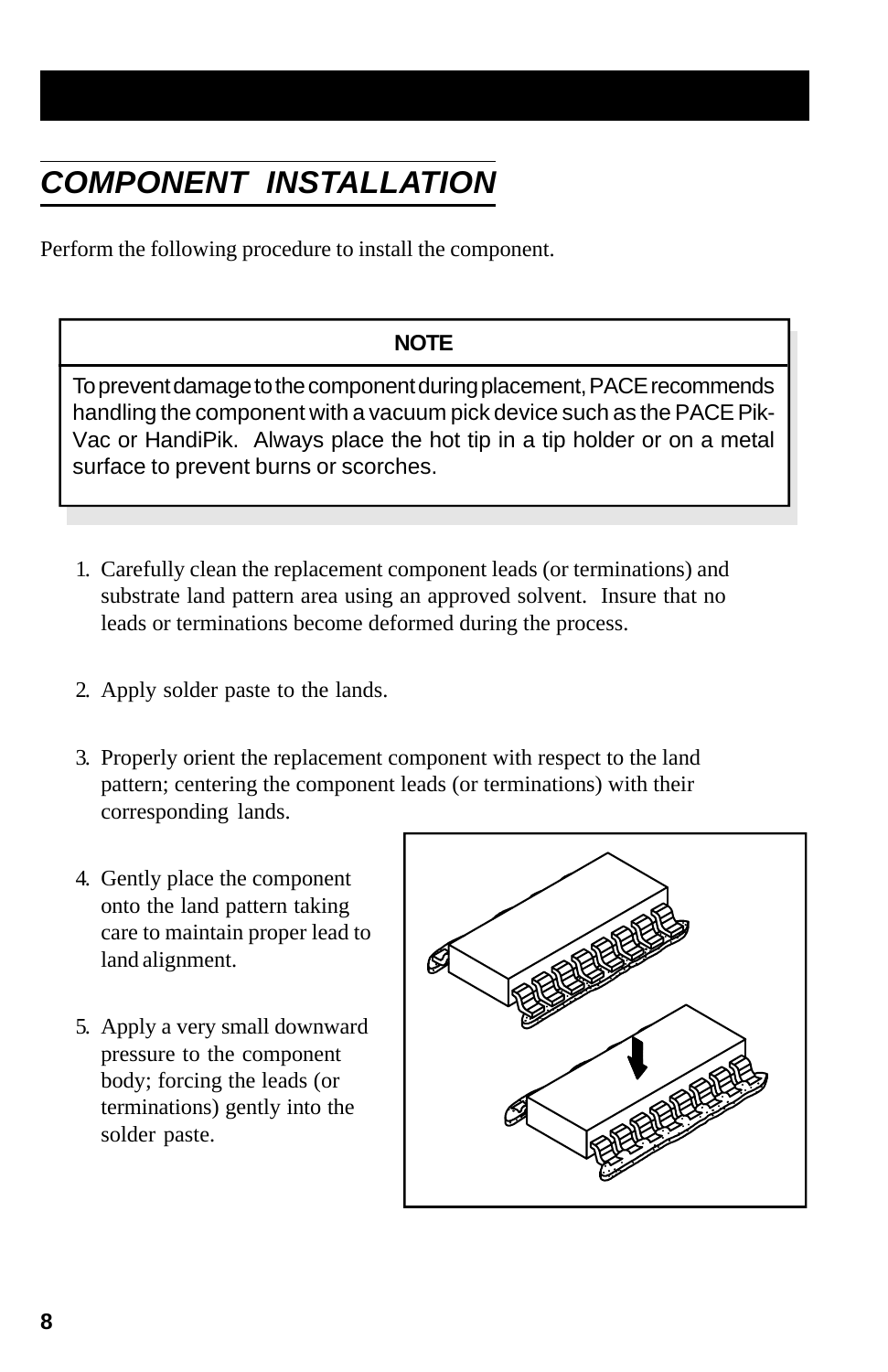- 6. Bring the tip of the handpiece to a distance of 2.5cm (1 inch) from the component leads (or terminations). Press the finger switch to begin air flow. Direct the air flow to one side of the component and begin to heat the leads and lands in a side to side sweeping motion across the lead (or termination) or along the length of one row of leads. After evaporation of solder paste flux is observed, move the tip closer to the component with a continuous air flow until complete solder reflow occurs.
- 7. Continue to heat the lead/land contact area(s) until formation of shiny solder fillets is observed. Fillets on chip components and SOICs will be slightly concave on each lead; fillets on extended lead devices should cover the sides, toe and heel of each lead.
- 8. Release the finger switch to stop air flow.
- 9. Repeat the above procedure for leads on all sides of the component.
- 10. Clean and inspect per your company specifications.

#### **NOTE**

If this process has not been successful, preheating of the PC Assembly and/or adjustment of the Controllable **PRESSURE** Port may be required.

### *SPECIAL APPLICATIONS*

If you require assistance in the use of this handpiece or require assistance with a special application, contact PACE Applications Engineering at:

| Tel: | $(301)490 - 9860$  |
|------|--------------------|
| Fax: | $(301)$ 604 - 9215 |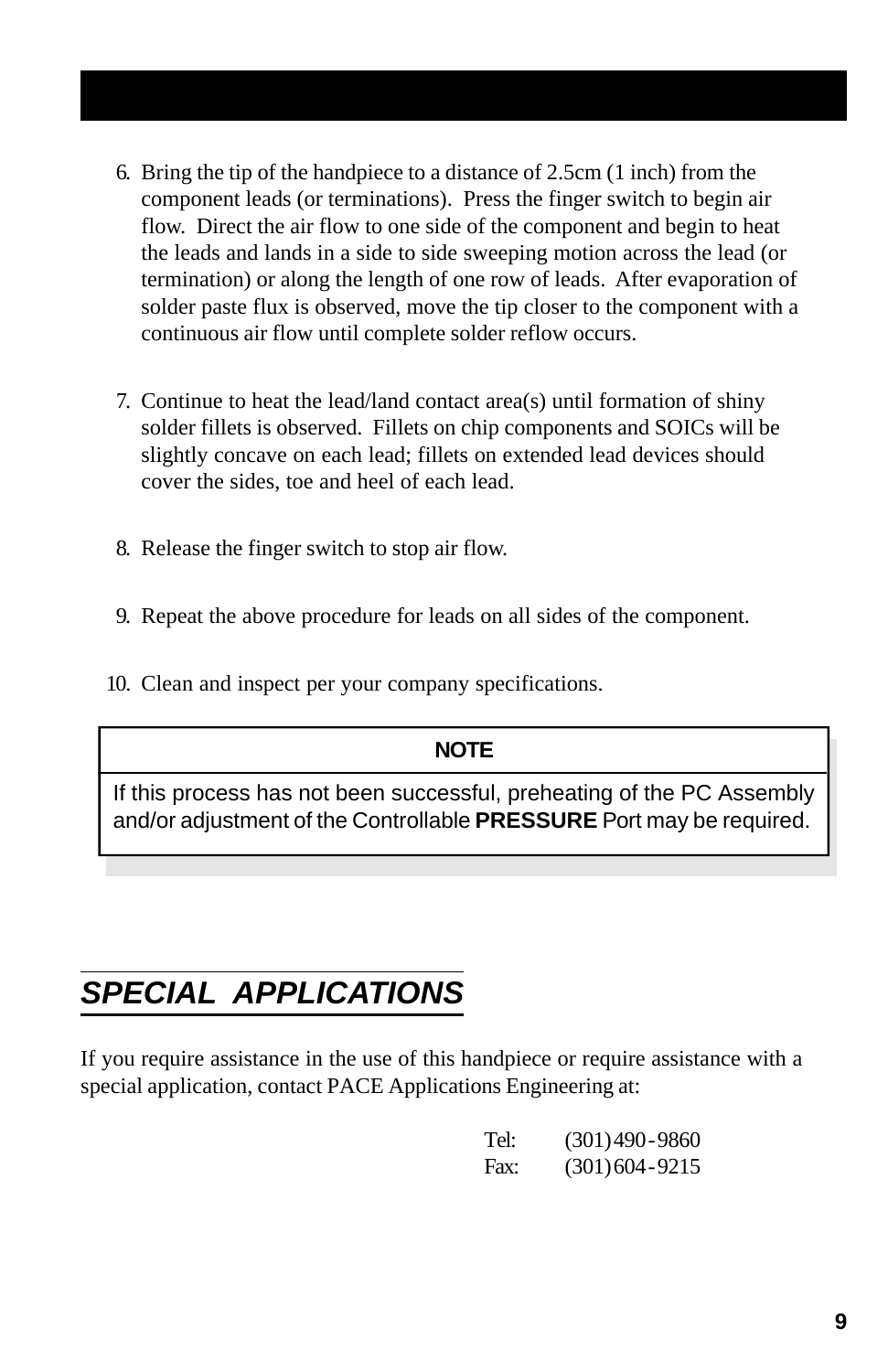Your TJ-70 requires no special maintenance other than being kept clean. The heater bore and the heater assembly set screw which secures the tip must be kept free of oxidation and debris in order to maintain the proper tip to ground resistance. Periodically inspect the cable, connector and handpiece itself for evidence of physical damage. Do not use a handpiece with a damaged cable.

Refer to Table I (TJ-70 Heater Assembly Checkout Procedures) and the Connector Plug illustration below for information on troubleshooting most handpiece problems. Table II lists the common handpiece parts.

| <b>SYMPTOM</b>           | <b>CHECKOUT PROCEDURE</b>                                                                                     | <b>CAUSE</b>                                  | <b>SOLUTION</b>                                         |
|--------------------------|---------------------------------------------------------------------------------------------------------------|-----------------------------------------------|---------------------------------------------------------|
| No heat                  | Check resistance - Pin 2 to Pin 5.<br>If the resistance is greater than<br>7 ohms -                           | Open Heater                                   | Replace<br>Heater<br>Assembly                           |
|                          | Check resistance - Pin 3 to Pin 6.<br>If circuit reads open -                                                 | Open Sensor                                   | Replace<br>Heater<br>Assembly                           |
| Handpiece<br>overheating | Check resistance - Pin 3 to Pin 6.<br>Resistance should be 110 ohms. If<br>circuit reads less than 105 ohms - | Shorted<br>Sensor                             | Replace<br>Heater<br>Assembly                           |
| No Ground<br>on Tip      | Check resistance - Pin 4 to a NEW<br>Tip. Resistance should be less than<br>2 ohms. If not -                  | Oxidation<br>buildup in<br><b>Heater Bore</b> | Clean Heater<br>Bore using<br>appropriate<br>wire brush |
|                          |                                                                                                               | Defective<br>Heater                           | Replace<br>Heater<br>Assembly                           |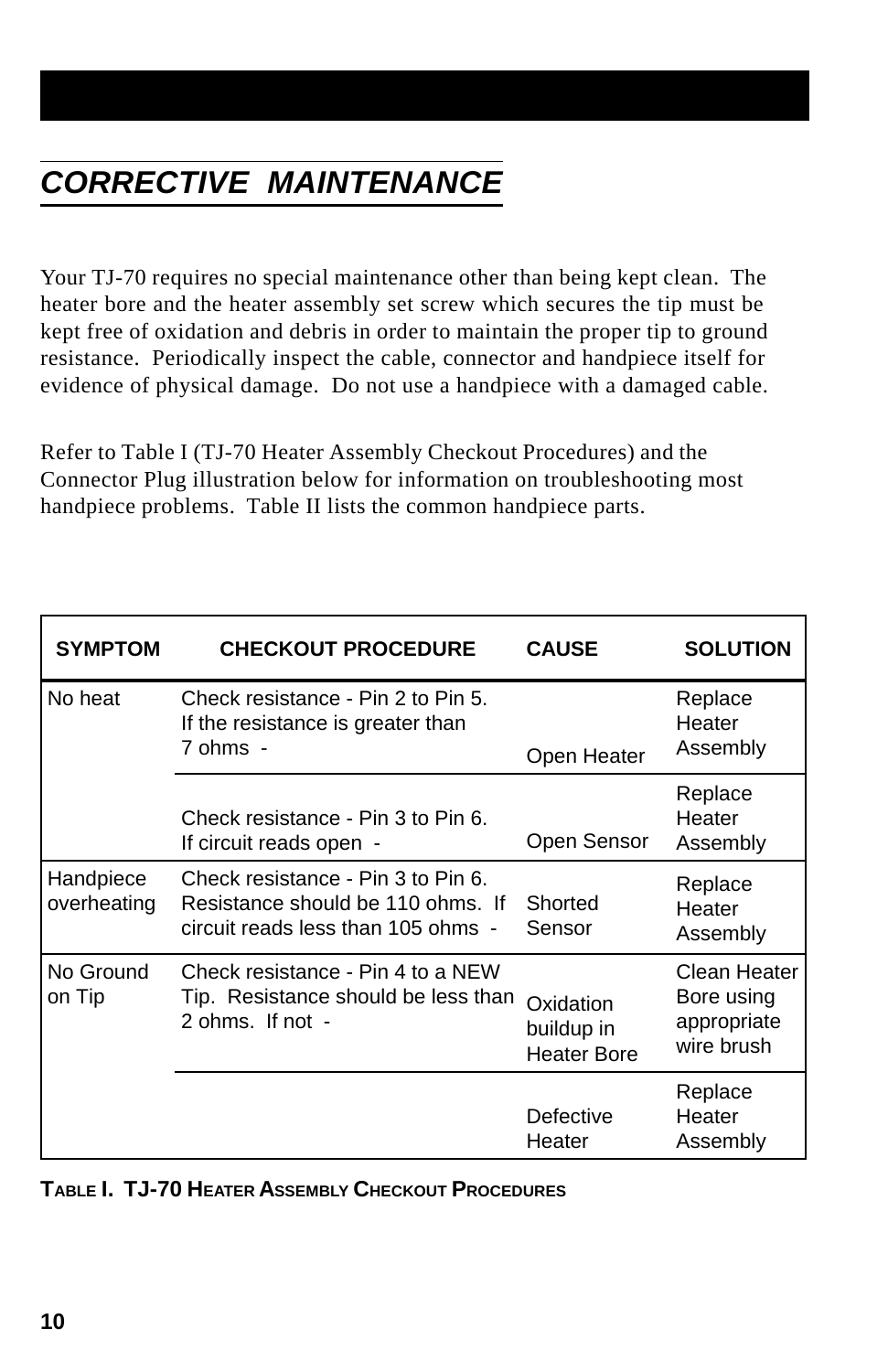

**CONNECTOR PLUG WIRING**

| <b>DESCRIPTION</b>                   | <b>PART</b><br><b>NUMBER</b> |  |
|--------------------------------------|------------------------------|--|
| <b>HEATER ASSEMBLY</b>               | 6010-0084-P1                 |  |
| <b>CORD/SWITCH ASSEMBLY</b>          | 6993-0134                    |  |
| <b>HEATER SET SCREW</b>              | 1348-0547                    |  |
| <b>WIRE BRUSH, 3/16" DIAMETER</b>    | 1127-0014                    |  |
| Handpiece tips listed following page |                              |  |

**TABLE II. TJ-70 REPLACEMENT PARTS**